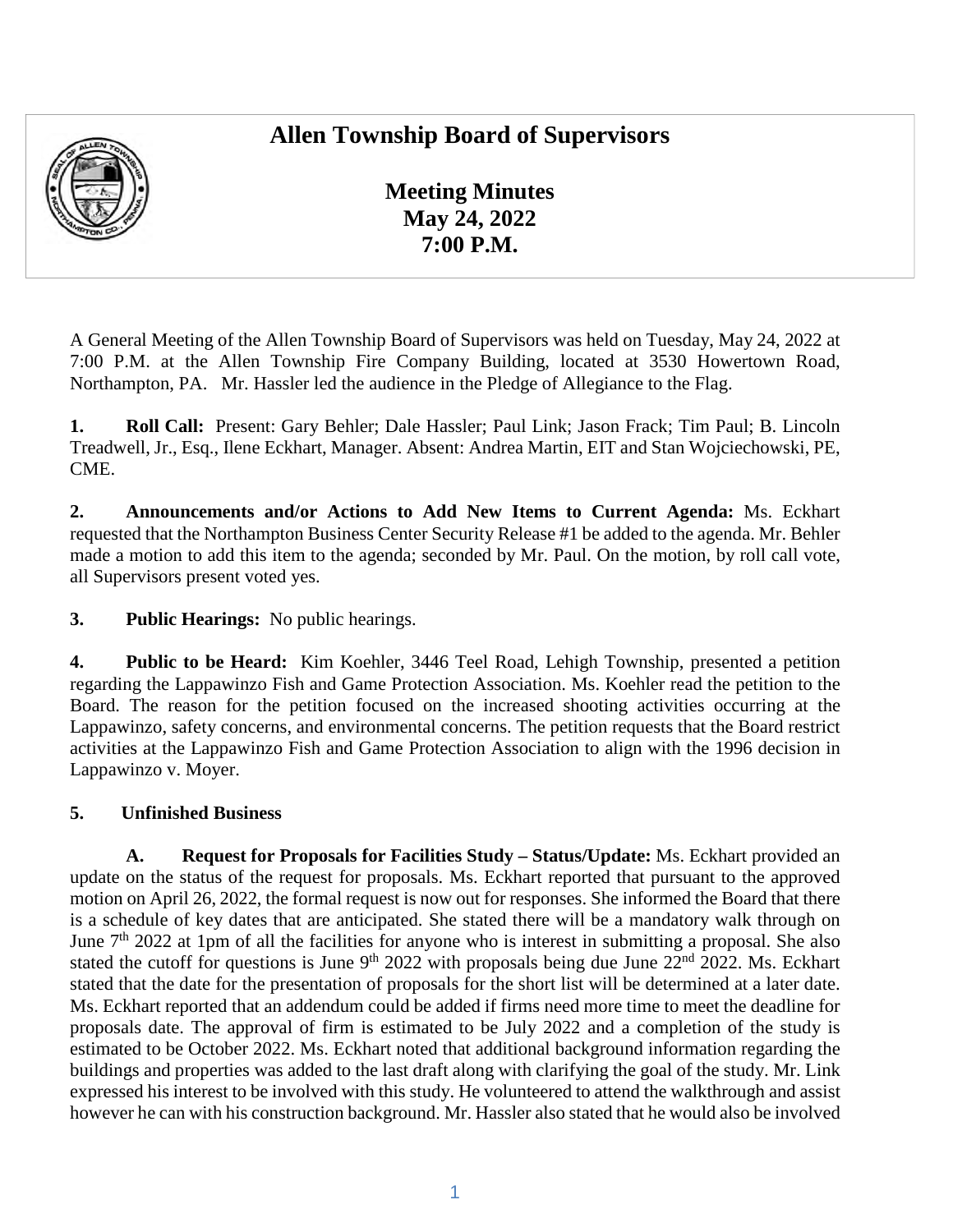due to his knowledge of the buildings being studied. Ms. Eckhart noted that the request for proposals was sent to three firms who have good public facilities experience in the area.

## **6. New Business**

**A. Fuel Tank Controller System Replacement:** Ms. Eckhart provided background on the situation with the fuel system. She reported that the system is antiquated and that it is time to replace the facility fuel system controls which would include the pumps and piping down into the tanks. She reported that the tanks are fine. She stated that the age of the equipment is going on 30 years. Ms. Eckhart reported that she has obtained a quote from Boyko's Petroleum Service, Inc. and that she is waiting for another quote from a second vendor. She noted that both firms are very reputable. Ms. Eckhart mentioned the timeframe for the control panel mechanisms would be 8 to 10 weeks given the supply chain issues. The 8 to 10 week timeframe would be for the components to arrive which does not include the scheduling of the installation. Given the extended timeframe, Ms. Eckhart is hoping this will be completed before fall/winter and is seeking the Board's approval to move forward with the replacement.

Ms. Eckhart explained that the fuel tank controller system is a below grade system. She stated that when this was originally installed there was a condition where there was a specific separation distance from existing buildings for above grade systems. The system being a below grade system is a factor in the cost.

Ms. Eckhart also reported that there will be a temporary tank in place during the time the system is out of service. The temporary tank will be supplied by a different firm and will be based on fuel usage in the time the system is out of service. The timeframe of construction is planned to be about 4 weeks.

Mr. Behler questioned the funding for this replacement. Ms. Eckhart explained that this is related to the next item on the agenda. She has prepared a draft resolution that would be for a budgetary transfer of American Rescue Plan Funds for the fuel tank system. She noted that the funds have a deadline to be used by and this would be a good opportunity to apply this project to this funding stream. Ms. Eckhart noted that the Township anticipates to receive an additional \$263,975.75 in American Rescue Plan Funds in June 2022. Mr. Behler questioned if the Board should wait to approve the replacement and resolution until the second bid for the fuel tank controllers system has been received or if the Board can approve the resolution and approve the replacement for the lowest bid. Mr. Treadwell responded that the project can be approved based on the lowest bid amount and approve the resolution with the lowest bid being the amount. Mr. Behler made a motion to approve the fuel tank controller system replacement with the current bid amount unless the second bid comes in lower; seconded by Mr. Link. Mr. Hassler requested the current bid amount. Ms. Eckhart provided the current bid amount as \$87,560.00. On the motion, by roll call vote, all Supervisors present voted yes.

**B. Resolution 2022-13 Budgetary Transfer ARP Funds Fuel Tank System:** Mr. Behler made a motion to approve Resolution 2022-13 as it relates to the transferring the funds from the American Rescue Plan Fund for the fuel tank system replacement; seconded by Mr. Link. On the motion, by roll call vote, all Supervisors voted yes.

**C. Northampton Business Security Release #1:** Ms. Eckhart reported that a memorandum from the Township Engineer dated May 23, 2022 was received that noted the request for release for